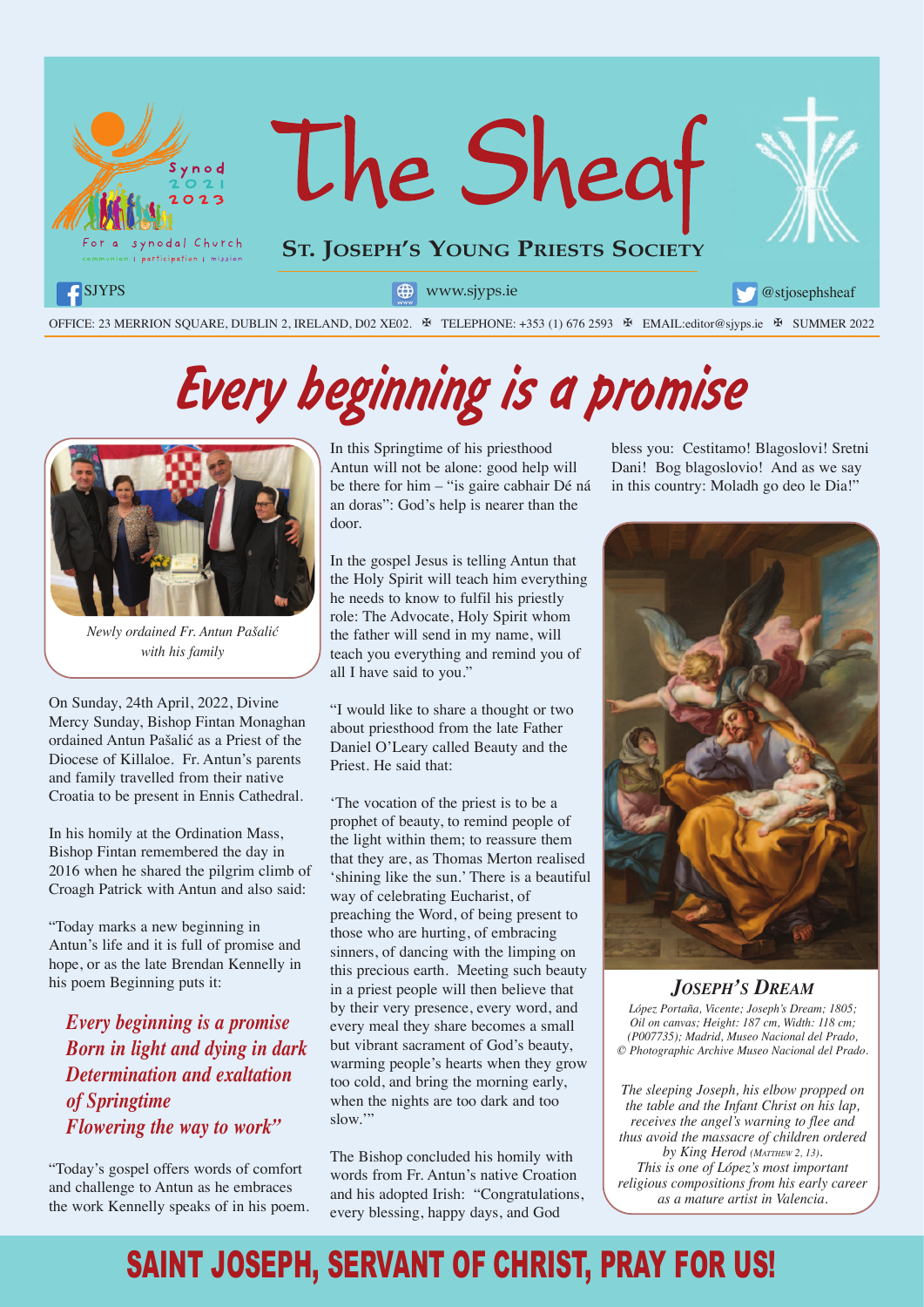## 'You Will Be My Witness'

#### *Dublin Provincial Congress: Maynooth: Saturday May 14th 2022*

### *Marian Fennelly*

A well attended Dublin Provincial Congress representing Dublin, Kildare & Loughlin, Ossory, Ferns and joined by Meath Diocese took place in Maynooth Seminary at the invitation of Rector Fr. Tomás Surlis beginning with Mass celebrated with Fr. Chris Hayden and the Seminarians, joined by Fr. O'Neill from Tennessee.

In his homily on the Feast of St. Matthias, Apostle, Fr. Chris reminded us that proclaiming God's Word will always have consequences including the work of our Society. We pray to the Lord of the Harvest but the fundamental task of all baptised people is to foster a christian community where love is learned so that priests can be created. This can only happen in fertile soil where the Faith message and the person is alive. He asked 'why would anyone be a priest? They need to come from a holy people with a desire to pass on the Christian Faith, a place of catholic resistance not reluctance: from that Faith community will flourish the particular call to priesthood. He pointed out that, not withstanding the age profile, we have more priests than forty years ago as then there was a 90% practice rate compared to today's 6%.

Following the welcome address and wise advice from President John Murphy, Sr. Anne Codd, Presentation Sister was welcomed with sincere thanks to Fr. Corkery for his expert IT support. She expressed her delight in sharing the life and Faith of a small community in Pakistan where she witnessed postulants taking their final vows, deacons who were ordained on April 29th and other great works. Sr. Anne based her enthusiastic Talk on our own Mission Statement. Our mission statement requires us to be facilitators of dialogue towards a renewal of Faith at this time. She quoted Pope Benedict VI's 'The Door of Faith' as being warm and appealing but unapologetic about our Faith, to believe in one God who is Love and have an appreciation of who we are and what we are offered in christian love received and communicated as an experience of grace and joy. We choose to entrust fully to God: to believe God and to believe in God.

She referred to John's invitation to be joyful in our lives and Mission. She likened our Earth to a clock where each cog depends on the next, where we haven't thought of the 'whole' system or unintended outcomes. How could we continue to mine minerals and not think of the effect on other parts of our eco system? There is no neutral stance: we choose to stand strong with the pain of others. We are branches of the true Vine with a shared passion. We are part and co-responsible for our planet. There is no split between human and divine. Relating to Porta Fidei 2011 (Pope Benedict XVI) we have lived through enormous change with Faith being questioned. There cannot be any conflict between Faith and genuine science: they are different routes to the same truth with the unifying thread of thinking big. Dogmas

cannot be changed but ethics and attitudes can. What does it mean to 'boldly proclaim the Gospel and what Gospel do others see in us?

'Come follow Me' To understand 'follow' as to imitate Jesus is limiting: we do participate in the ongoing life of the Church, building community, celebrating liturgy & prayer in service to humanity. We become what we practice: I believe I am a witness: 'You shall be My witness'. Contributions from members emphasised that Divine Intervention and prayer were our greatest need at this time.

After lunch, we were joined on Zoom by Rev. Tomás Surlis Rector of the Seminary. He gave us an overview of Formation leaving us in no doubt about how difficult a journey this is: everything they do is centred on Jesus, it's as simple and as challenging as that. It begins with propedeutic year in Valledolid or Salamanca, having worked with the local vocations director initially followed by study of Discipleship and Configuration along with a university degree at St. Patrick's and ending with pastoral stage back in the Diocese with ongoing formation. The four dimensions of formation are Human, Spiritual, Intellectual and Pastoral with God, through Jesus in the Holy Spirit. Identification with Jesus creates harmony and balance which translates into the way we interact with others, our bodies given to Him as He gave His. Their spiritual and human journey is linked and nourished by prolonged and silent prayer. Intellectual/ academic formation aims for effective maturity. Pope Francis, in a letter to priests in 2019 advised that to be present to God and others we must first be present to ourselves and be grateful. Gratitude is a powerful weapon. Covid has brought an epochal change where we should anchor ourselves in the traditions of the Church, concentrate on the present and not dwell on the past or the future. Where there is life and fervour, vocations will spring up. Functionalism or pastoral organisation do not attract vocations, only baptismal fervour will attract vocations. Do not be afraid to ask someone to consider a vocation to priesthood.

The day ended with Holy Hour of Eucharistic Adoration, Chaplet of Divine Mercy, Rosary and blessing led by Fr. Chris to whom we are indebted for making it such a special day.



*Should you desire to include the Society in your legacy bequests, it is advisable to consult your solicitor when making or amending your Will. Remember us in your Will*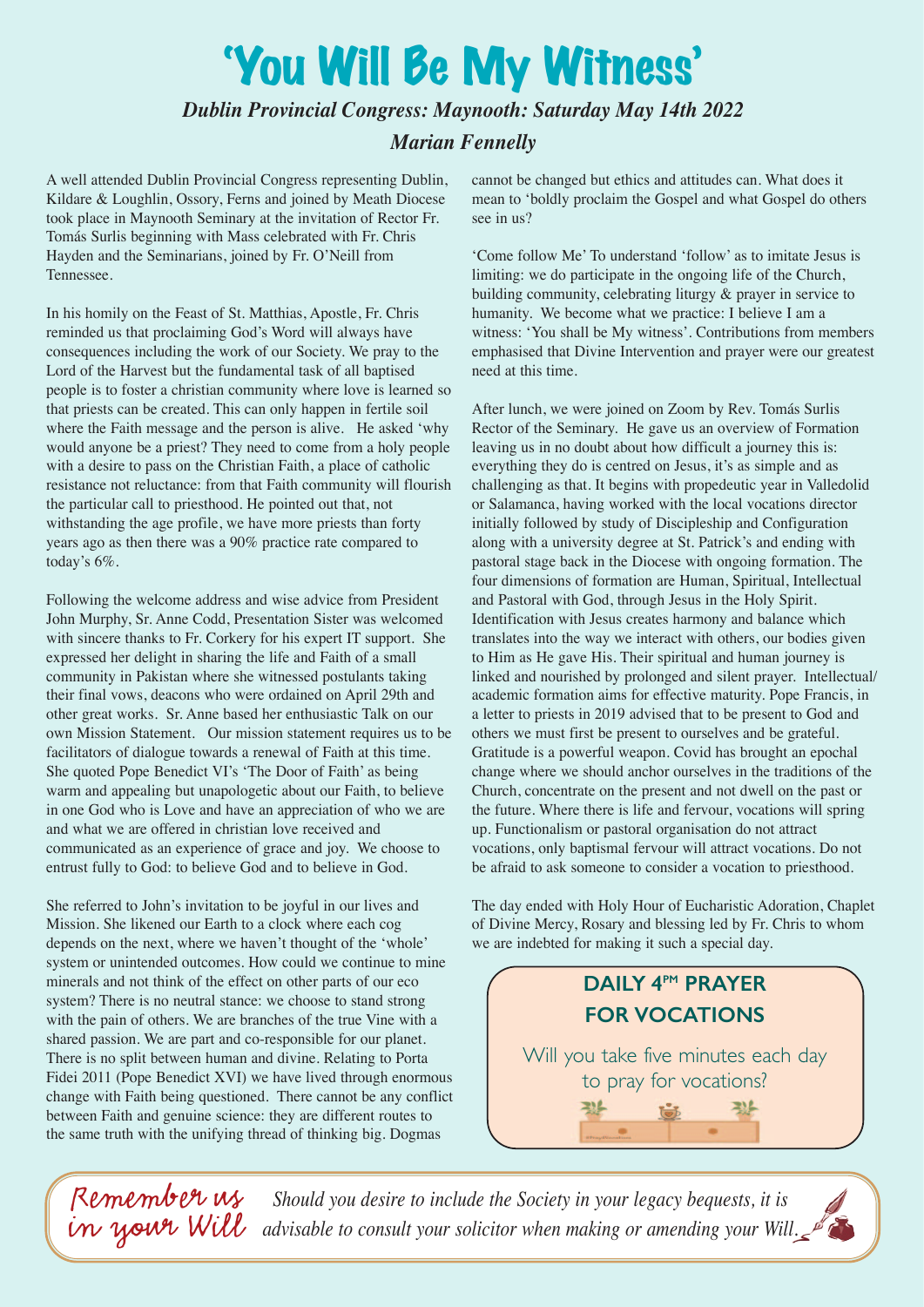## Remembering Fr. Hugh Boyle, S.D.B.

*by his nephew Kieran Downey*

The members and friends of St. Joseph Young Priests society Ballymena and district were saddened to hear of the death of Fr. Hugh Boyle S.D.B. Fr. Hugh died on the 31st December 2021. He was born in Ballymena on the 20th December, 1937, into a large family and one of his sisters is Mrs. Yvonne Downey who is one of the founder members of the Society in Ballymena and Yvonne served as Diocesan President and also as Branch President.

It is one of the names given to St Francis de Sales that he was called, "The Gentleman Saint", for though he lived in the tempestuous times of the Counter Reformation and was called eventually to minister as Bishop of Geneva – a city which he could not enter due to it being the centre of Calvinism- that his life and ministry was marked by a disarming civility and politeness even to the bitterest of theological foes. St Francis, who gave his name to the order founded by St John Bosco two centuries later, could not be a better model and inspiration for one of his sons in Fr Hugh Boyle. His death on 31st December 2021 marked the end of 84 full years of a life lived in gentleness, joy and an unfailing politeness – except when playing tennis or golf- and marked the life of priestly service given in Swaziland, South Africa and in the last years in the parish of Sean Mc Dermott Street before moving in the last months to the Salesian Provincial House in Crumlin, Dublin.

Born to Hugh and Martha Boyle, Hugh was their second son and seventh child. He attended All Saints Boys School beside the Church of All Saints, Ballymena before then enrolling in the Salesian Secondary school and seminary PallaskendryCounty Limerick, then entered the novitiate and theological studies in Maynooth before his ordination in Harryville Church on June 22nd 1974. After serving for a summer in Glenravel he was posted to the various ministries of teacher of religion, music and sports (having won a Senior Limerick County medal while in Pallaskendry) all conducted with his usual gusto, gentle good humour and love of

## **Quiet Man**

A quiet man: his name was Joseph A quiet man: you'd hardly notice Came from a town you wouldn't boast of Said the Lord, 'that's the man of my heart'

A man you'd trust in every weather You'd call him just, not over-clever He never fussed – well, hardly ever Said the Lord, 'that's the man, now we'll start'

*In Galilee a lovely lady In mystery a new-born Baby And quietly, no but, no maybe 'I'll love them, I'll do what I can'*

A man instilled with adoration A man who filled his given station A man who held the world's salvation Thank you, Joseph, the Lord's quiet man

A man who prayed, quite angel-haunted A man who stayed where he was wanted A man who paid the price appointed Thank you, Joseph, the Lord's quiet man.

 *Stephen Redmond SJ*



*Fr. Hugh Boyle and Mrs. Peggy McQuillan*

sharing the Faith through these various ways but pre-eminently, through the CELEBRATION of the Eucharist. It was that he celebrated the Eucharist through his words, his music and experiences – usually with a poem or song as well- that made the Eucharist a true celebration of Christ on the altar and into the lives of the people of Mitchell's Plain, Capetown for 21 years. After a sabbatical, a return to Swaziland he contracted pneumonia during his attendance at the World Eucharistic Congress in 2012 which eventually prompted his permanent return to Ireland in 2013.

It was a great privilege for all of us to have Fr. Hugh join us on the bus to Knock for our yearly day of pilgrimage. The atmosphere was completely different when Fr. Hugh on with us. Fr. Hugh had a very uplifting and social personality and this affected all of us in a good way. It was a long journey from Ballymena to Knock over 4 and a half hours but with Fr. Hugh on board the times passed so very quickly. He enriched us all with his prayers and guidance and in between decades of the Rosary hymns were sung and interesting stories were told. We were proud indeed to see Fr. Hugh with all of the other priests on the altar in the Basilica concelebrating Holy Mass.

On the bus journey home we said the Rosary and prayers of thanksgiving for a wonderful day. We stopped for a meal in Bundoran and we all felt a sense of good fellowship and good humour that happens when people dine together. There also was an opportunity for anyone to have a private word with Fr. Boyle if they

 felt in need of it. After the meal we were entertained by Fr. Hugh in song and with jokes and we were encouraged to sing songs and wave our arms and stamp our feet to the music. We arrived home in Ballymena at around 11pm and we had a very early start of the bus leaving in the morning at 7 am so we all felt physically tired but we were spiritually energised by Fr. Hugh being with us. His affection was infectious, his ceaseless desire to make those around him smile, to truly celebrate their faith is something that we will all remember and carry with us. The trip to Knock will never be the same again!

I want to finish with a little quotation from St Francis de Sales, that Gentleman Saint from one of his letters of spiritual direction, "It is not that one glimpses God despite the persons around one, but one finds God precisely through and with those other people".